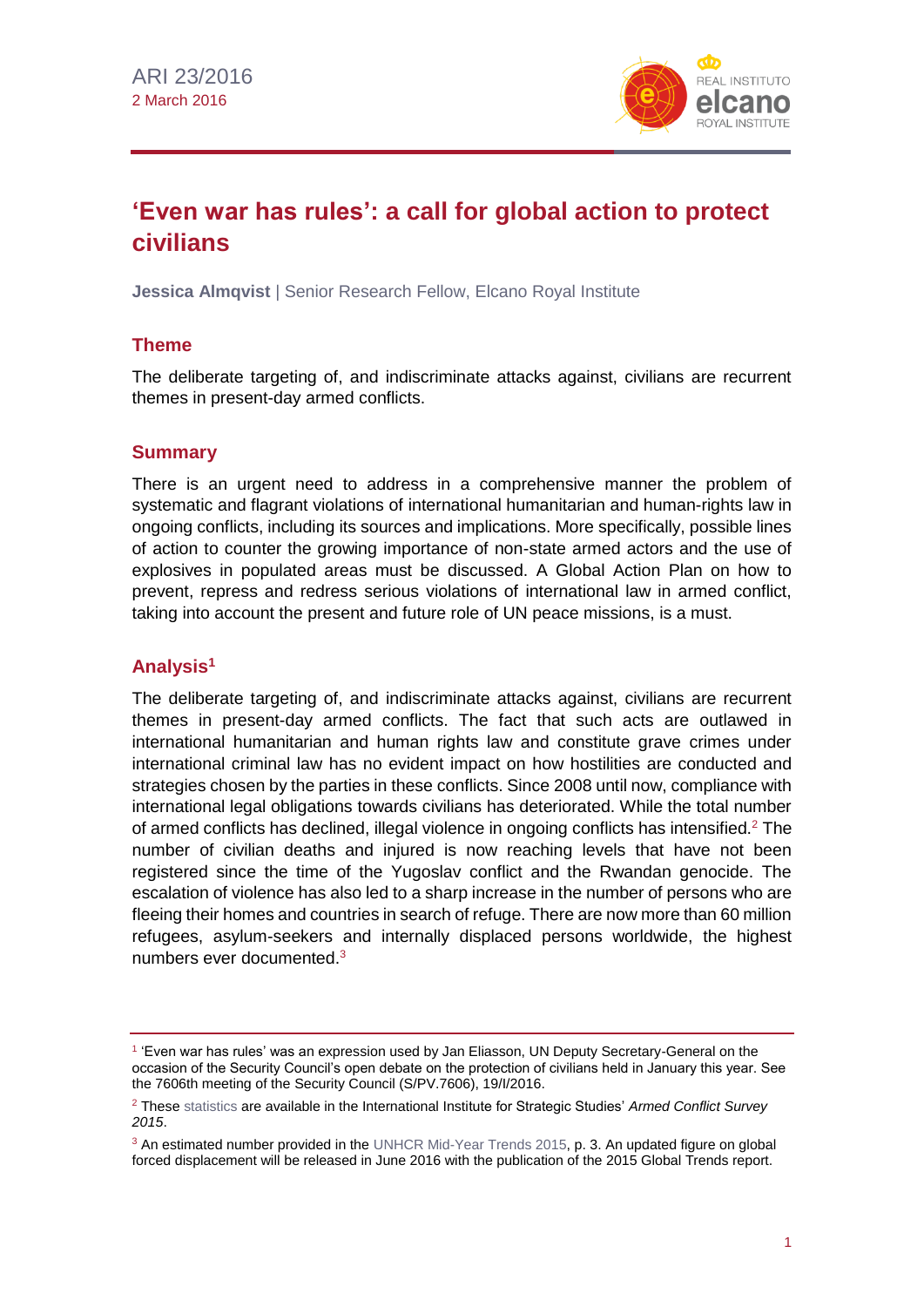According to the UN Secretary-General (UNSG) Ban Ki-moon, the blatant disrespect for international humanitarian obligations by parties to armed conflicts is now one of the most critical challenges to civilian protection.<sup>4</sup> In October 2015, he and the International Committee of the Red Cross (CRC) issued a [joint warning](https://www.icrc.org/en/document/conflict-disaster-crisis-UN-red-cross-issue-warning) about the impact of today's conflicts on civilians and called for concerted action. Furthermore, the 32<sup>nd</sup> International [Conference of the Red Cross and Red Crescent](https://www.icrc.org/en/document/outcomes-32nd-international-conference-red-cross-and-red-crescent) held in December called for the strengthening of international humanitarian law through a state-centred process aimed at reaching a consensus on ways of enhancing compliance. In January 2016 several of the more than 70 speakers at the Security Council's open debate held at the initiative of Uruguay, stressed that, following a year of reflection on how to improve the protection of civilians, 2016 must be a time to turn rhetoric into concrete action to induce compliance with international humanitarian law.<sup>5</sup>

The general contention is that there is an urgent need to mitigate human suffering resulting from a widespread ignorance of basic legal prohibitions that are valid in both international and non-international armed conflicts, such as the prohibitions against violence to life and person, in particular murder of all kinds, mutilation, cruel treatment and torture, against the taking of hostages, and against outrages to personal dignity, in particular humiliating and degrading treatment [\(common article 3 of the Four Geneva](https://www.icrc.org/ihl/WebART/375-590006)  [Conventions of 1949\)](https://www.icrc.org/ihl/WebART/375-590006). If and when appeals to the law –and claims about the prevalence of an international legal protection of civilians that must be honoured in all armed conflicts– loose practical significance for both perpetrators, state and non-state armed actors, as well as victims, what can and should be done? Is it possible to restore its relevance? What can and should be the role of the UN and regional organisations in this endeavour?<sup>6</sup>

#### UN Security Council actions

The extreme vulnerability of civilians in new wars is a cause of great concern for the UN Security Council (UNSC), which over the past 16 years has been working actively to promote compliance with international law of armed conflict.<sup>7</sup> Its first resolution on the topic (S/RES/1265 of 17/IX/1999) acknowledged that the vast majority of casualties in armed conflicts are civilians who are increasingly being targeted by combatants. This situation, it held, reveals the 'erosion in respect for international humanitarian, human rights and refugee law and principles during armed conflict, in particular deliberate acts of violence against all those protected under such law'. In this light, the UNSC condemned the 'deliberate targeting of civilians in situations of armed conflict' and urged

<sup>4</sup> *Report of the Secretary General on the Protection of Civilians in Armed Conflict* [\(S/2015/453\)](http://www.un.org/ga/search/view_doc.asp?symbol=S/2015/453), 18/VI/2015, par. 28.

<sup>5</sup> See footnote 1 above.

 $6$  The promotion of compliance with international humanitarian law has been on the academic and professional agendas for several years. Recent academic contributions include: Heiker Krieger (Ed.) (2015), *Inducing Compliance with International Humanitarian Law. Lessons from the African Great Lakes Region*, Cambridge University Press; Cedric Ryngaert & Anneleen Van de Meulebroucke (2011), 'Enhancing and Enforcing Compliance with International Humanitarian Law by Non-state Armed Groups: An Inquiry into Some Mechanisms', *Journal of Conflict & Security Law*, vol. 16, nr 3, pp. 443-472.

<sup>&</sup>lt;sup>7</sup> For an updated account of UN resources, see 'Protection of Civilians in Armed Conflict" Selected Online [Resources'](http://www.unric.org/html/english/library/backgrounders/civilians.pdf) provided by UNRIC.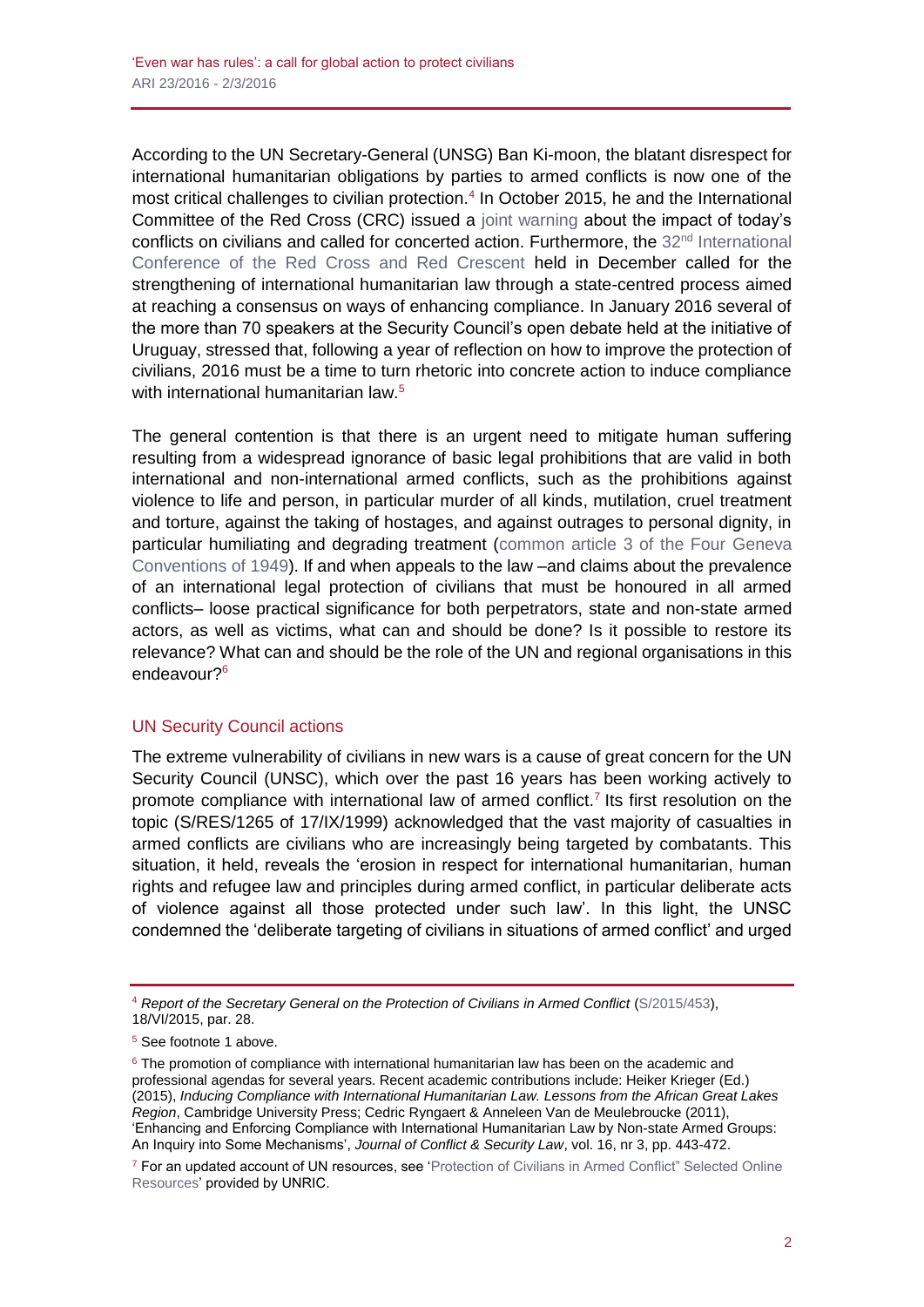all parties to such conflicts to strictly comply with legal obligations. It also reaffirmed the primary responsibility of states to prosecute genocide, crimes against humanity and serious violations of international humanitarian law. Further highlighted in resolution 1265 were the importance of the international fact-finding commission (art. 90 of the First Additional Protocol to the Geneva Conventions) and international criminal tribunals.

Since then, Council members have met regularly to discuss the lack of protection of civilians and how to counter it. In the process, several additional resolutions have been passed with the aim of singling out different categories of civilians, including refugees and internally-displaced persons, humanitarian personnel, journalists, women and children, and to define their special vulnerabilities. In addition, several forcible measures meant to proffer protection to civilians have been identified and are now being pursued. While the specific measures vary somewhat from case to case, they can roughly be divided into armed and non-armed protection. Whereas the former refers to armed defence of civilians who find themselves exposed to imminent threats of physical violence, the latter denotes a protection that consists of accountability and other justicerelated measures, including human-rights monitoring, investigating and reporting on human-rights violations and grave crime, including national and international judicial proceedings.

#### The empowerment of UN peace missions

A central idea running through all the Council initiatives designed to strengthen the protection of civilians is to empower UN peace operations. Since 1999 when the first UN mission with a civilian protection mandate was despatched to Sierra Leone, several operations have been instructed to resort to armed force to defend civilians in case of exposure to imminent threats of physical violence, and also to monitor and report on human rights violations (S/RES/1270 of 22/X/1999, pars. 10 and 14).

For instance, the [UN Mission in the Republic of South Sudan](http://www.un.org/en/peacekeeping/missions/unmiss/) (UNMISS) is instructed to provide both armed and non-armed protection and to consider especially 'violations and abuses committed against children and women, including all forms of sexual and genderbased violence in armed conflict by accelerating the implementation of monitoring, analysis and reporting arrangements on conflict-related sexual violence by strengthening the monitoring and reporting mechanism for grave violations against children'. It has also been directed to coordinate with and to offer technical support to, where appropriate, the African Union's Commission of Inquiry for South Sudan (S/RES/2155 of 27/V/2014, par. 4.b). The [UN Multidimensional Integrated Stabilization Mission in Mali](http://www.un.org/en/peacekeeping/missions/minusma/) (MINUSMA), established in 2013 and the [UN Multidimensional Integrated Stabilization Mission in the](http://www.un.org/en/peacekeeping/missions/minusca/)  [Central African Republic](http://www.un.org/en/peacekeeping/missions/minusca/) (MINUSCA), created in 2014, have been given similar mandates (S/RES/2227 of 29/VI/2015, par. 14.e and S/RES/2149 of 10/IV/2014, par. 30.e, respectively). Furthermore, the [UN Stabilization Mission in the Democratic](http://www.un.org/en/peacekeeping/missions/monusco/)  [Republic of the Congo](http://www.un.org/en/peacekeeping/missions/monusco/) (MONUSCO) has been authorised to defend civilians and to assist national and international judicial processes. Specifically, it is meant to 'support and work with the Government of the Democratic Republic of the Congo (DRC) to arrest and bring to justice those responsible for war crimes and crimes against humanity in the country, including through cooperation with States of the region and the ICC' (S/RES/2147 of 28/III/2014, par. 4.d).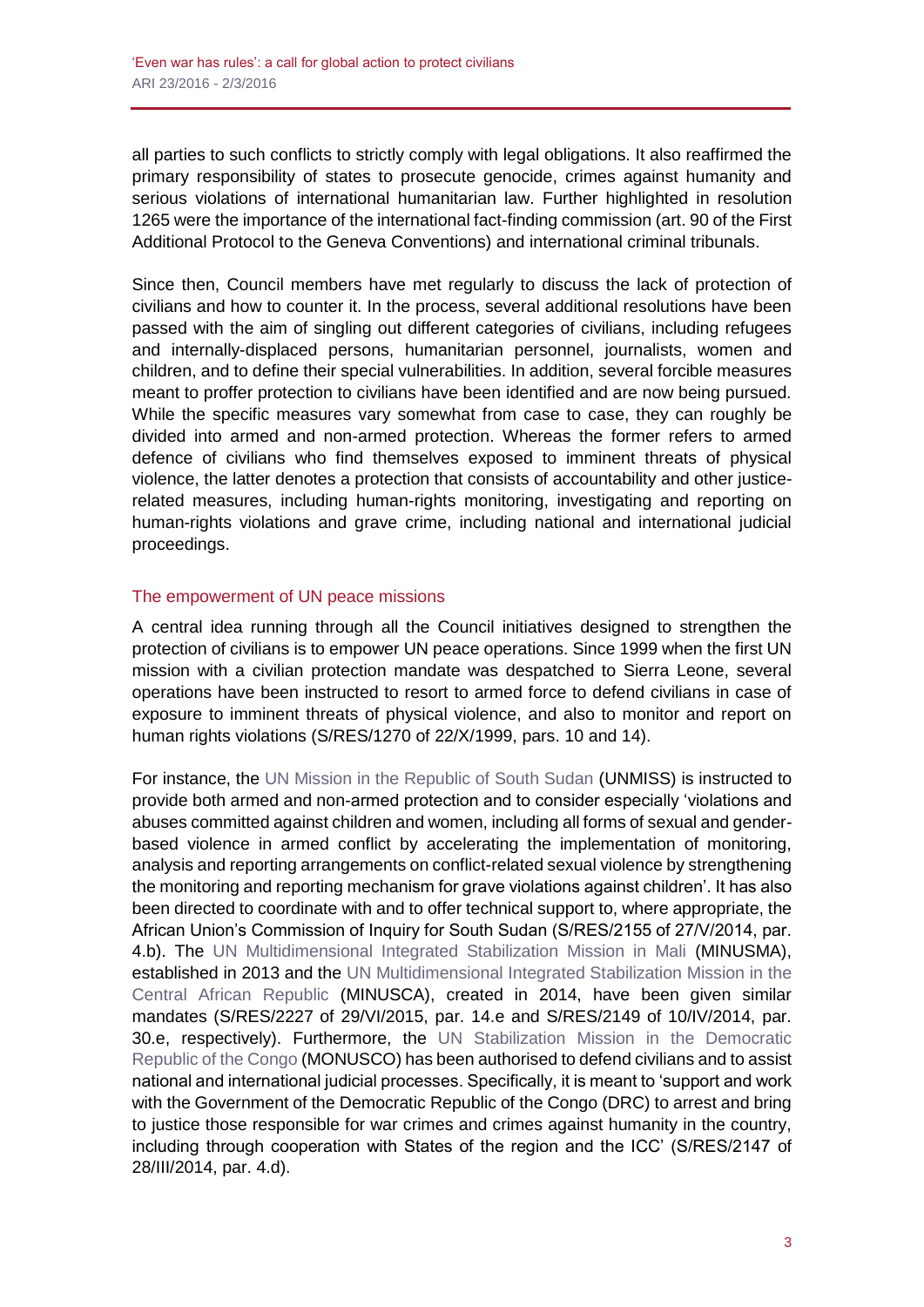The unarmed civilian protection mandates have been understood to require the direct involvement of international legal professionals. As an illustration, MONUSCO in the DRC has established a [Rule of Law section](http://monusco.unmissions.org/Default.aspx?tabid=10803&language=en-US) comprising 30 international and national lawyers, magistrates and professors of law, who have been assigned to support national and international efforts to bring perpetrators of grave crime to justice. The section has established five prosecution support cells in the Eastern provinces of the country, where grave crime is rampant. These cells are instructed to support the investigatory and prosecutorial capacities of domestic military and civilian courts. Each cell is composed of military and civilian prosecutors as well as police investigators (government-provided personnel) who provide technical advice and logistic support to the prosecutors and investigators of the armed forces of the country in the conduct of investigations of war crimes and crimes against humanity, with a particular emphasis on sex crimes. With the support of the UNDP, the cells have assisted several investigation missions and mobile courts in Katanga, North Kivu, Orientala and South Kivu. They also provide technical support to the military justice authorities in North Kivu in their ongoing investigations into the crimes allegedly committed in the areas of Beni and Oicha.<sup>8</sup>

Also, the experience of the MINUSCA mission is significant. Even if its priority is to protect civilian populations from physical violence,<sup>9</sup> it is also active in seeking to 'identify and record threats and attacks against the civilian population, including through regular interaction with the civilian population and working closely with humanitarian and human rights organizations' (S/RES/2227 of 29/VI/2015, par. 14.e). The Justice and Corrections section of MINUSCA documents incidents of human-rights violations, including against women and children. It is further committed to supporting the implementation of the [peace accord](http://www.hdcentre.org/uploads/tx_news/Pacte-Republicain-Bangui-Forum-Mai-2015.pdf) agreed in the Bangui Forum held in May 2015, which foresees the creation of a national human-rights commission, a truth commission and other reparation mechanisms. The mission has been actively engaged in the creation of the new [Special](http://jurist.org/paperchase/2015/04/central-african-republic-government-establishes-special-criminal-court.php)  [Criminal Court](http://jurist.org/paperchase/2015/04/central-african-republic-government-establishes-special-criminal-court.php) to investigate and prosecute human rights violations since 2003. It is the first time a government has established through national law a hybrid criminal court, following its signing in August 2014 of a Memorandum of Understanding with the UN peacekeeping mission that sketched out the idea of a hybrid justice mechanism.<sup>10</sup> The MINUSCA is currently providing assistance, especially on budgetary matters, to make the new court operational. $11$ 

<sup>8</sup> *Report of the Secretary-General on the United Nations Organization Stabilization Mission in the Democratic Republic of the Congo* (S/2015/486), 26/VI/2015, par. 58.

<sup>&</sup>lt;sup>9</sup> Report of the Secretary General on the Situation in the Central African Republic (S/2015/576), 29/VII/2015, par. 29.

<sup>&</sup>lt;sup>10</sup> The Special Criminal Court will have a majority of Central African Judges, a Central African President and Chief Registrar, but with an international Chief Prosecutor. See Human Rights Watch (2015), ['Taking](https://www.hrw.org/news/2015/07/13/taking-justice-new-level-special-criminal-court-central-african-republic)  [Justice to a New Level: The Special Criminal Court in the Central African Republic',](https://www.hrw.org/news/2015/07/13/taking-justice-new-level-special-criminal-court-central-african-republic) 13/VII/2015.

<sup>&</sup>lt;sup>11</sup> Report of the Secretary-General on the Situation in the Central African Republic (S/2015/576), 29/VII/2015. For information about the Special Criminal Court, see par. 54 of the report, according to which 'the prosecution office will be headed by an international prosecutor. While the Court will generally apply Central African laws, the death penalty has been excluded. The law does not provide for amnesty or immunity in cases involving crimes against humanity, war crimes or genocide'.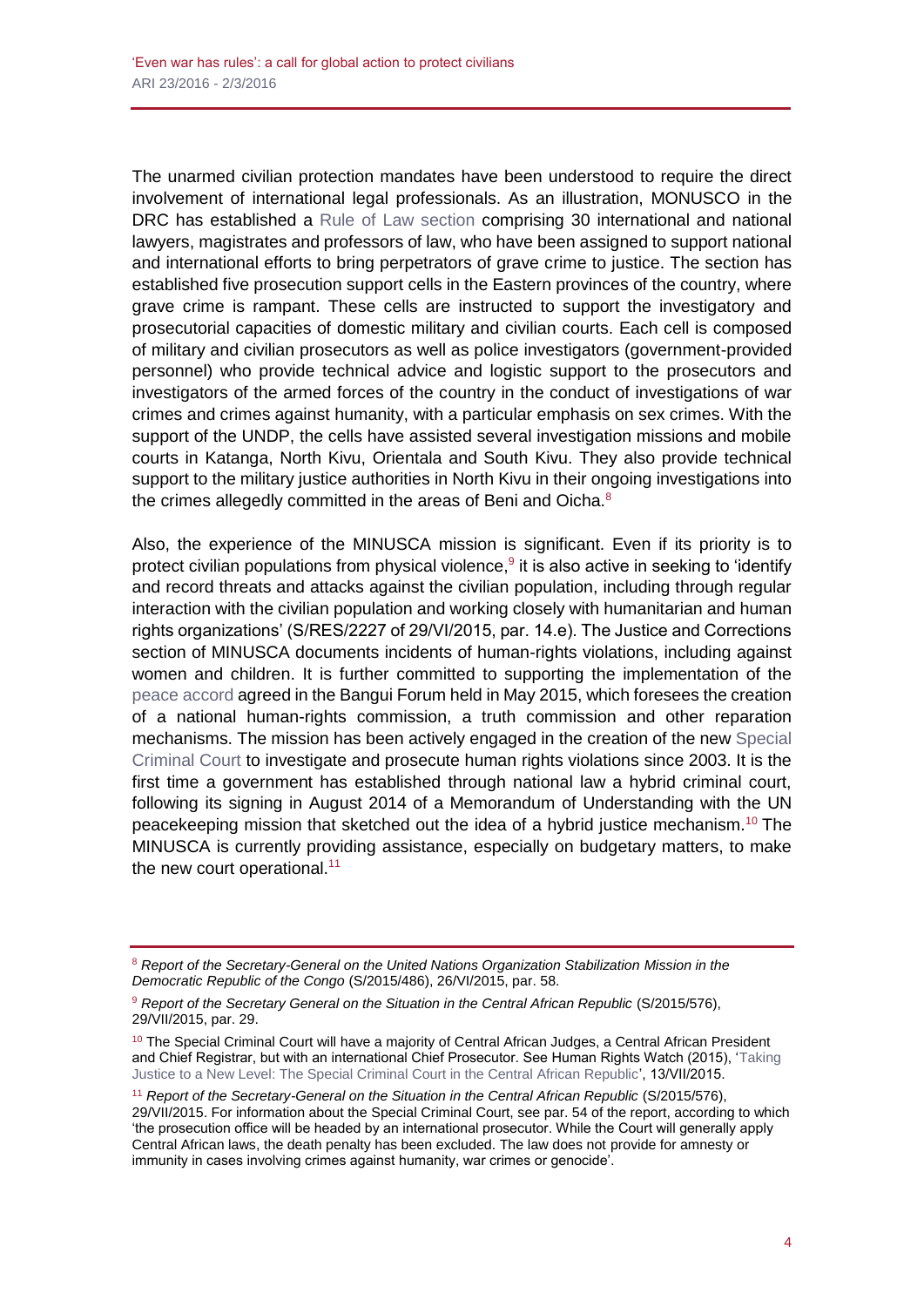A third example of the same trend is the UN mission in South Sudan, which provides both armed and unarmed protection to civilians. Notably, its human-rights division reports periodically to the UNSC on attacks on civilians, and investigates allegations of human rights violations and grave crimes. However, the continued hostilities in the country render the conduct of investigations difficult.<sup>12</sup> Though the importance of transitional justice measures is stressed in the Mission's programme of work, the significant delay in releasing the report of the AU Commission of Inquiry into the atrocities in the country is a major obstacle to progress. The signing of the [South Sudan peace agreement](http://www.sudantribune.com/spip.php?article56093) on 26 August 2015 provides a new framework for countering impunity. The fifth chapter of the agreement encompasses critical elements in this regard, such as the establishment by the AU Commission of a truth commission and a hybrid court for South Sudan. The court will investigate and prosecute individuals accused of genocide, crimes against humanity, war crimes and other violations of international law and applicable South Sudanese law in the period from 15 December 2013 to the completion of the transitional period. It is foreseen that the UN mission will assist in the accomplishment of this goal.

The unarmed strategies are the preferred way of promoting compliance. However, as the June 2015 report of the High-Level Independent Panel on Peace Operations underscores, these methods are often not enough. If and when unarmed protection fails, 'peacekeeping operations with a mandate and capacity to use force have an obligation to protect civilians from armed attacks wherever they are deployed'. Indeed, more than 98% of the military and police personnel of today's UN peace missions have a mandate to protect civilians against such attacks.<sup>13</sup>

#### Outstanding challenges

Notwithstanding multiple UN-led efforts to promote compliance with international law in armed conflict through peace missions, recent reports attest that the violence against civilians is escalating. Several factors account for the current state of affairs.

For a start, the armed protection mandate has proved difficult to implement. According to the review of the High-level Independent Panel on UN Peace Operations, several missions have been deployed to especially demanding environments in which they encounter great difficulties in seeking to 'close a widening gap between what is asked of them and what they can provide'. In the worst cases, the personnel of these missions struggle simply to protect and resupply themselves. Effective physical protection requires armed peacekeepers to acquire intelligence and knowledge of the particulars of the situation. Moreover, it necessitates adequate infantry and enhanced mobility assets. Nevertheless, many missions lack enough of both.<sup>14</sup> The International Conference on [the Protection of Civilians](http://civilianprotection.rw/wp-content/uploads/2015/09/REPORT_PoC_conference_Long-version.pdf) held in Kigali in May 2015, which brought together the top 30 troop and police contributing countries as well as the top 10 financial contributing

<sup>14</sup> *Ibid*, par. 91.

<sup>12</sup> *Report of the Secretary-General on South Sudan* (S/2015/296), 29/IV/2015, pars. 42-43.

<sup>13</sup> *Report of the High-level Independent Panel on Peace Operations on uniting our strengths for peace: politics, partnership and people* [\(A/70/95-S/2015/446\)](http://www.un.org/sg/pdf/HIPPO_Report_1_June_2015.pdf), 17/VI/2015, par. 90. For a critical account of the financial problems faced, see Amnesty International (2015), ['Central African Republic: More Efforts](https://www.amnesty.org/en/press-releases/2015/12/central-african-republic-progress-on-special-criminal-court/)  [Needed to Get the Special Criminal Court Operating',](https://www.amnesty.org/en/press-releases/2015/12/central-african-republic-progress-on-special-criminal-court/) 23/XII/2015.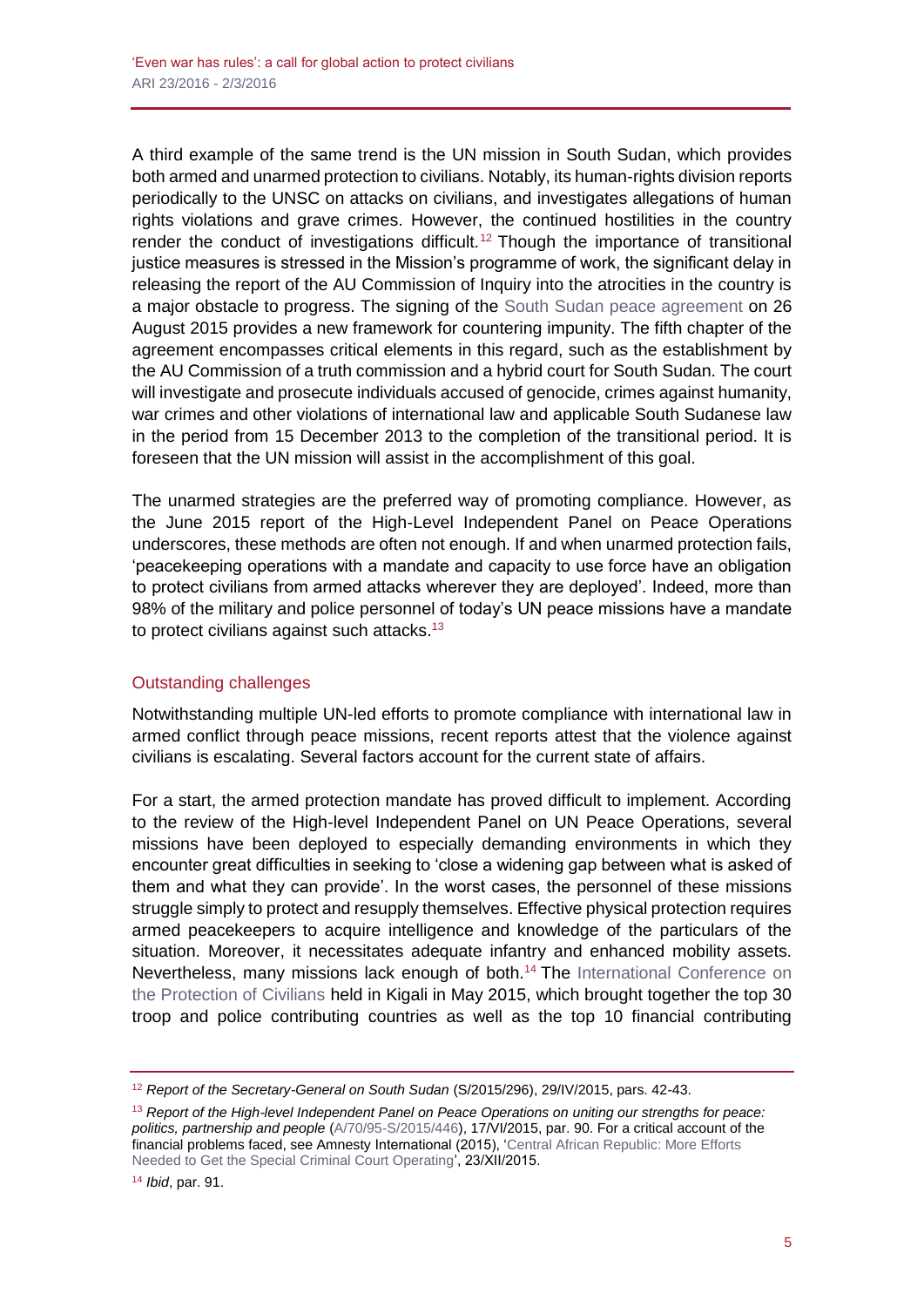countries and other stakeholders, aimed at addressing some of the problems encountered in efforts to move from armed protection mandate design to implementation. The outcome was the ['Kigali Principles on the Protection of Civilians'](http://www.african-defense.com/defense-news/kigali-principles-on-the-protection-of-civilians/), which highlight, among other issues, the lack of clarity from the UN and mission leadership on the 'rules of engagement, including under which circumstances the use of force is appropriate'. More seriously, there is still no generalised consensus on the legitimacy of these kinds of measures. The UN General Assembly Special Political and Decolonisation Committee's [annual debate](http://www.un.org/press/en/2015/gaspd597.doc.htm) on UN peacekeeping matters held in November 2015 revealed continued polemics over if and when force may be employed in defence of civilians in armed conflicts. Iran and Tanzania were among the countries that objected to the idea of giving UN missions a mandate to provide armed protection, holding that the responsibility for protection lies with the governments of the host states, no matter how weak their institutions might be.

Secondly, in spite of the advancement of the unarmed protection mandate, the deliberate targeting and indiscriminate attacks take place in contexts of near total impunity. In his ['Opening Statement at the 30th session of the Human Rights Council'](http://www.ohchr.org/EN/NewsEvents/Pages/DisplayNews.aspx?NewsID=16414&LangID=E) in September 2015, the UN High Commissioner for Human Rights Zeid Ra'ad al-Hussein pointed to the endemic character of this problem in several ongoing conflicts, among them, the Central African Republic, Sudan, South Sudan and Syria. This reality reveals that UNSC efforts to promote accountability and justice-related measures have not achieved satisfactory results. The active engagement of peacekeepers represents a striking advance in the process of combating impunity in case of human-rights abuses and grave crime. To start with, the position of UN peace operations is unique considering their direct contacts with local communities, including victims and witnesses of violent crime. Secondly, their right to use force in defence of their mandates enables them to safeguard the civilian components of UN missions assigned to report and monitor violent crime. Third, the fact that their activities must be governed by the principle of impartiality renders them especially suited to handle these cases in accordance with standards of fairness and even-handedness. The number of cases reported and investigations conducted by UN missions attest to their capacity to perform this function with some important results. However, the promotion of compliance with international humanitarian and human-rights law in new wars requires full respect for other basic rule-of-law values: not only impartiality but also accountability and transparency.<sup>15</sup>

The demand for impartiality in the enforcement of protection mandates raises practical issues, not least in situations in which some armed groups are obvious aggressors while others are not. The ['Brahimi report'](http://www.un.org/en/ga/search/view_doc.asp?symbol=A/55/305) (2000) sought to resolve this dilemma. Through an emphasis on the difference between impartiality and neutrality, the report affirms that the requirement of impartiality does not mean that peace operations must treat all armed actors as moral equals unless they actually are. Instead, what is required is that they remain neutral in relation to the actors. For UN missions operating in environments where only some armed groups are aggressors, the requirement of neutrality is taken to mean 'adherence to the principles of the Charter and to the objectives of a mission mandate that is rooted in these Charter principles' (par. 50). In its June 2015 report, the High-level

<sup>15</sup> See *UN Declaration of the High-level Meeting of the General Assembly on the Rule of Law at the National and International Levels* [\(A/RES/67/1\)](http://www.unrol.org/files/A-RES-67-1.pdf), 30/XI/2012.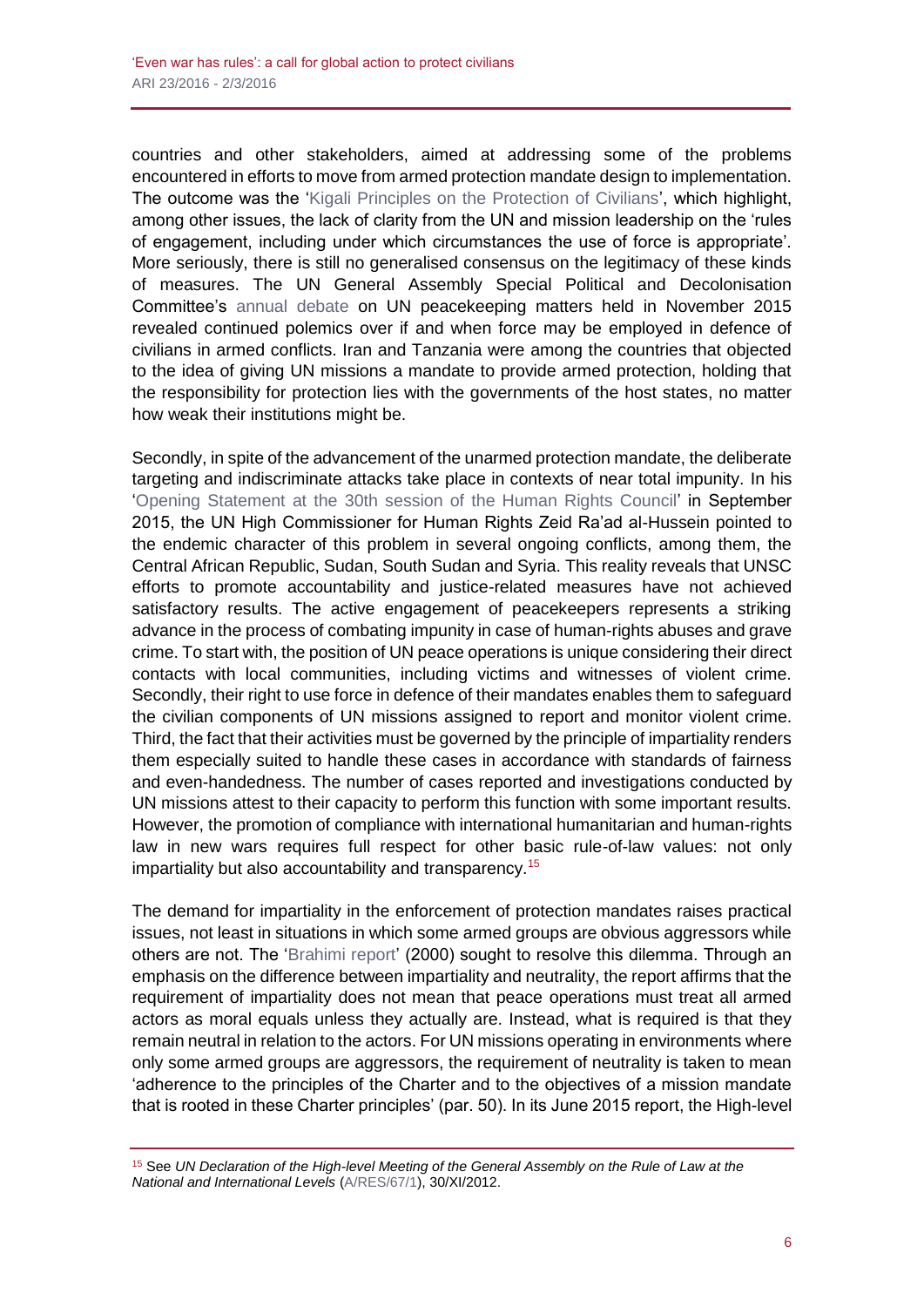Independent Panel on UN Peace Operations reaffirmed this approach, stating that 'impartiality of UN missions should be judged by its determination to respond evenhandedly to the actions of different parties based not on who has acted but by the nature of their actions'.<sup>16</sup> Moreover, 'missions should protect civilians irrespective of the origin of the threat'. Even so, discussions on even-handedness must take into account the often-complex environment in which the UN missions operate. While inaction is ruled out, there are no documented best practices of what neutrality means.

A somewhat different but no less significant challenge concerns the numerous allegations of sexual exploitation and abuses of women and children by UN peacekeepers. A first response to this grave problem was the adoption in 2003 of a set of [special measures](https://oios.un.org/resources/2015/01/ST-SGB-2003-13.pdf) to counter sexual exploitation and abuse, and the promotion of a policy of zero-tolerance. In 2005, a comprehensive strategy to eliminate future sexual [exploitation and abuse in United Nations peacekeeping operations](https://cdu.unlb.org/Portals/0/Documents/KeyDoc5.pdf) was launched. The same year, the UN undertook a series of reforms designed to strengthen the accountability of peacekeepers and to uphold the highest standards of conduct, among them, the creation of a [Conduct and Discipline Team](https://cdu.unlb.org/AboutCDU.aspx) in the Department of Peacekeeping Operations. Despite these efforts, however, reports of alleged misconduct, including sexual exploitation and abuse, have not ceased. In May 2015 the UN Office of Internal Oversight Services published the report ['Evaluation of the Enforcement and Remedial](https://oios.un.org/page?slug=evaluation-report)  [Assistance Efforts for Sexual Exploitation and Abuse by the United Nations and Related](https://oios.un.org/page?slug=evaluation-report)  [Personnel in Peacekeeping Operations'](https://oios.un.org/page?slug=evaluation-report) according to which the challenge remains. Between 2008 and 2013, the UN received 480 allegations concerning sexual exploitation and abuse by members of field missions (peacekeeping operations and special political missions). MONUSCO in the DRC (and its predecessor) is responsible for over one third of the allegations. Others accounting for the majority of allegations are the missions in Liberia, Haiti, Sudan and South Sudan. One third of the total allegations involve a minor as victim (aged under 18). The ['Report of an Independent Review on Sexual Exploitation](http://www.un.org/News/dh/infocus/centafricrepub/Independent-Review-Report.pdf)  [and Abuse by International Peacekeeping Forces in the Central African Republic'](http://www.un.org/News/dh/infocus/centafricrepub/Independent-Review-Report.pdf), released in mid-December 2015 shows the magnitude of the problem and the challenges involved in tackling it. In April of 2015, Anders Kompass, former director of OHCHR field operations, was suspended from work and faced dismissal for having passed confidential documents about the abuse of children by French troops in the Central African Republic (CAR) to the French authorities as a result of the UN's failure to stop the exploitation. The Swedish whistle-blower was finally exonerated in this report but the incident is indicative of the obstacles faced.

A third outstanding issue is the complex relation between UN peace missions and international criminal tribunals. Several of the missions instructed to monitor and report on grave crime carry out their mandates in situations that are currently under investigation by the International Criminal Court (ICC), among them: South Sudan, Côte d'Ivoire, CAR, Mali, DRC and Sudan (Darfur). Nevertheless, except for in the DRC, there is no explicit mention of the ICC in the formulation of the mandates of these operations. The absence of references to this court reflects the fact that three out of the five permanent members of the UNSC have refrained from accepting the terms of the Rome

<sup>16</sup> *Supra* note 9, par. 123.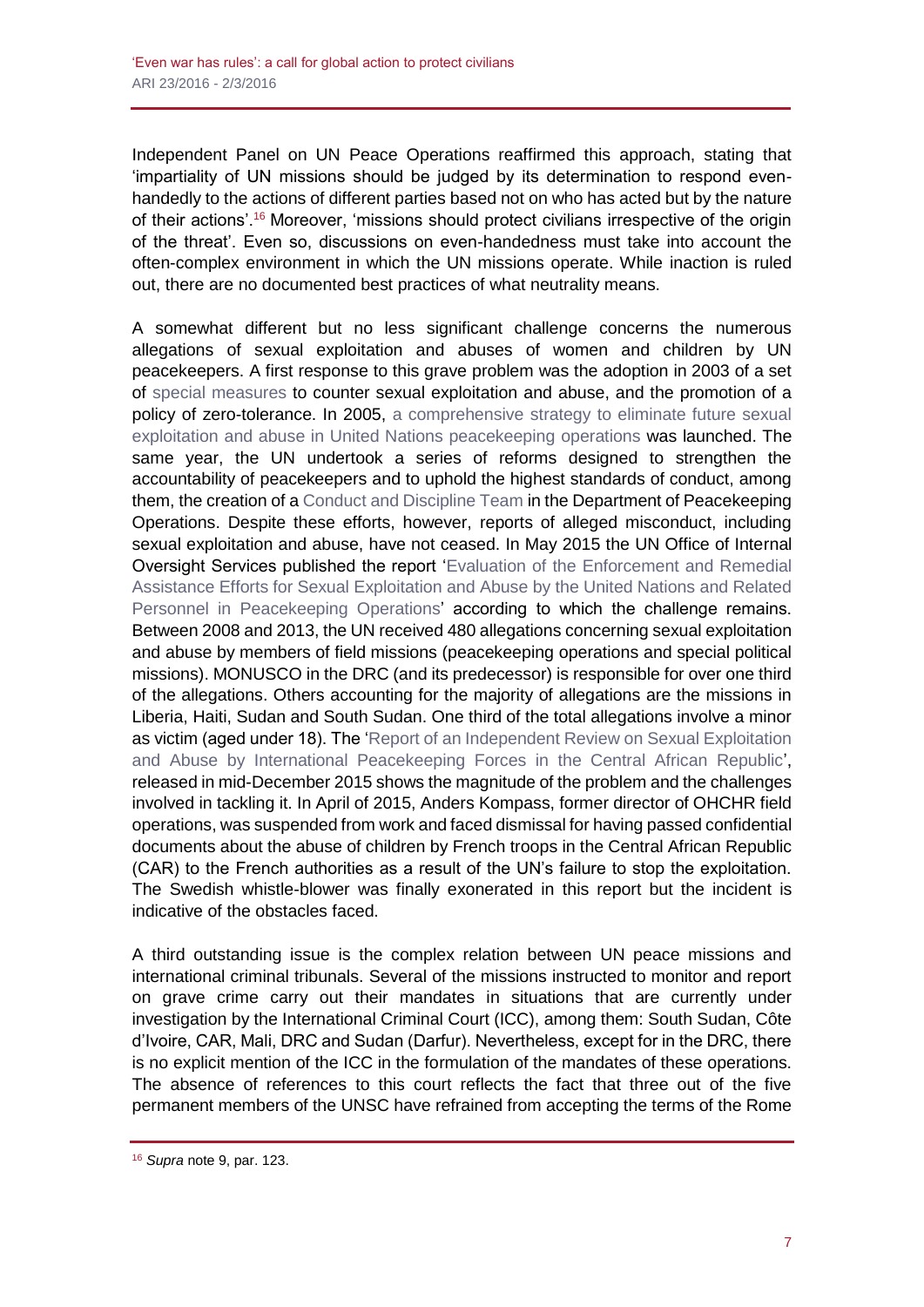Statute of the ICC. By contrast, EU members of the UNSC –France, the UK and Spain– have accepted the court's jurisdiction. Indeed, since the establishment of the ICC, the EU has promoted its effectiveness.<sup>17</sup> According to the 'EU Guidelines on promoting [compliance with international humanitarian law'](http://eur-lex.europa.eu/legal-content/EN/TXT/?uri=uriserv:ah0004), 'the importance of preventing and suppressing violations of IHL by third parties should be considered, where appropriate, in the drafting of mandates of EU crisis-management operations'. These mandates may include 'collecting information which may be of use for the ICC or in other investigations of war crimes'.<sup>18</sup> For the time being, however, the recommendation reflects an ideal that has not been possible to implement in practice.

## **Conclusions and recommendations**

The UN peace missions have a critical role in the furthering of compliance with basic humanitarian and human-rights obligations in specific settings. From an international legal perspective, the empowerment of such missions represents a serious effort to promote respect for such obligations in situations where states are unable or unwilling to enforce them. More specifically, the armed protection mandate is aimed at preventing the commission of grave crimes in situations of imminent threat. In addition, protection has a repressive function in seeking to reduce the total number of grave crimes perpetrated in a given situation. By contrast, the unarmed protection mandate, which consists of, among other things, the collection of information, documentation and reporting about grave crime contrary to international law, serves to redress grave crimes at the international and national levels. It also aspires to have a preventive function in deterring future crime. However, as this paper has highlighted, the role of these missions in providing civilian protection remains limited in time, space and resources due to the prevalence of international and national political and economic constraints.

Furthermore, the proclaimed distinction between impartiality and neutrality is intended to counter passivity in situations in which only certain armed groups are the obvious aggressors. Yet a more nuanced policy is needed to safeguard standards of fairness and even-handedness in the process of collecting information, reporting and monitoring grave crimes in such situations. A different problem is the continued occurrence of cases involving sexual exploitation and abuse of women and children by UN peacekeepers. These abuses produce new victims and undermine critical values of trust and credibility from the viewpoint of local communities. The adoption of [UNSC resolution 2242](http://www.securitycouncilreport.org/atf/cf/%7B65BFCF9B-6D27-4E9C-8CD3-CF6E4FF96FF9%7D/s_res_2242.pdf) (S/RES/2242/2015) of 31/X/2015 calls on UN peace missions to be more gendersensitive and to end impunity for gender-based crimes reaffirms the importance of accountability and crime prevention. This important resolution was adopted following the

<sup>&</sup>lt;sup>17</sup> Union's Common Position on the ICC (2003/444/CFSP) and the EU's Action Plan on the ICC. Also see Decision of 13/VI/2002 (2002/494/JHA) by which the Council set up a European network of contact points in respect of persons responsible for genocide, crimes against humanity and war crimes; the Framework Decision (2002/584/JHA) on the European arrest warrant and the procedures between Member States; the Decision of 8/V/2003 (2003/335/JHA) concerning the investigation and prosecution of genocide, crimes against humanity and war crimes; and Council Decision 2006/313/CFSP of 10/IV/2006 concerning the conclusion of the Agreement between the International Criminal Court and the European Union on cooperation and assistance, OJ L 115, 28/IV/2006, p. 49.

<sup>18</sup> Council of the European Union, doc. 2009/C/303/06, 2009, 15/XII/2009, par. 16(f).